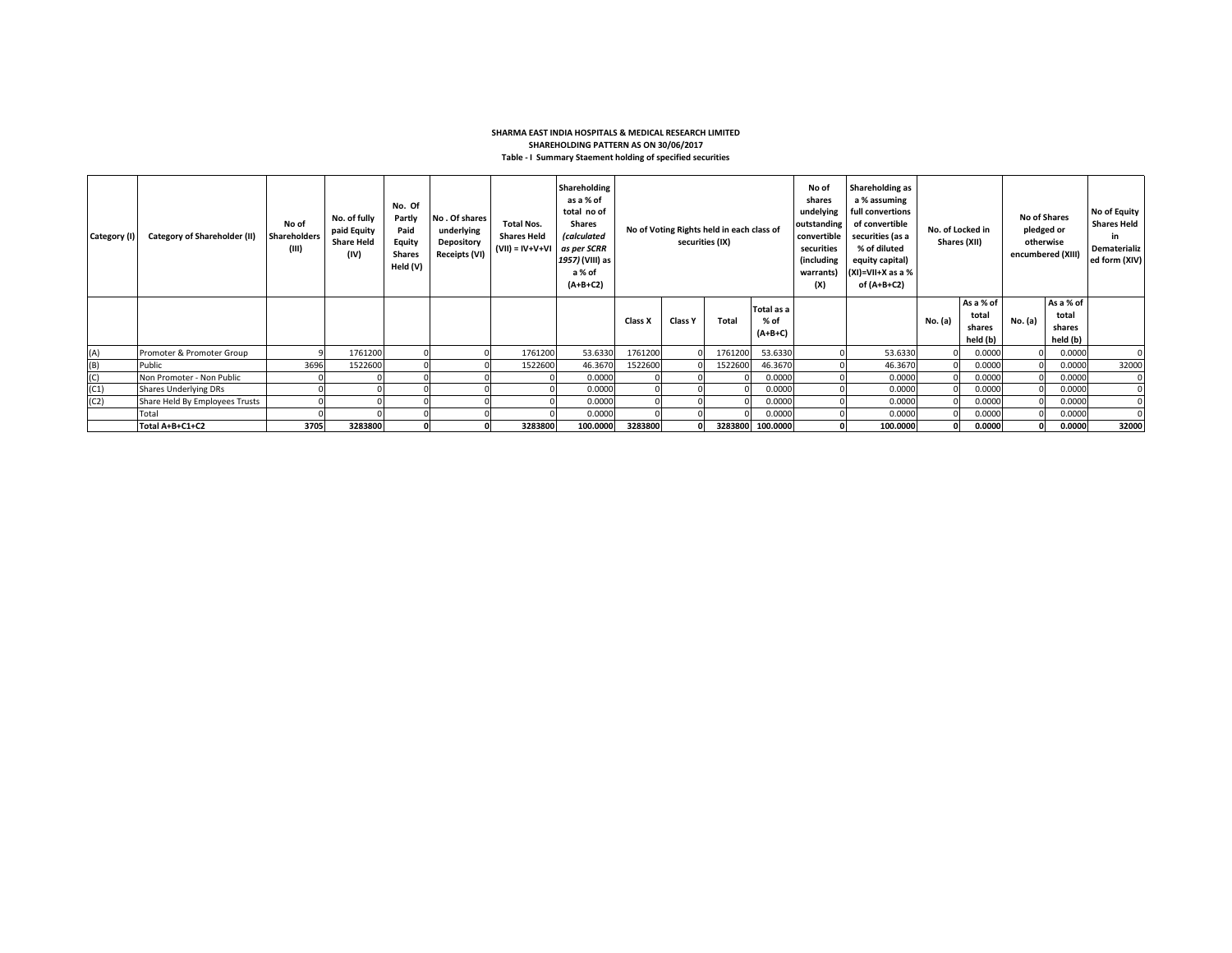## **Table - II Statement showing shareholding pattern of the Promoter and Promer Group SHAREHOLDING PATTERN AS ON 30/06/2017 SHARMA EAST INDIA HOSPITALS & MEDICAL RESEARCH LIMITED**

| S.No. | Category & Name of the Shareholder (I)               | PAN(II)    | No of<br>Shareholder:<br>(III) | No. of fully<br>paid Equity<br><b>Share Held</b><br>(IV) | No. Of<br>Partly<br>Paid<br>Equity<br><b>Shares</b><br>Held (V) | No. Of shares Total Nos.<br>underlying<br>Depository<br><b>Receipts (VI)</b> | Shares<br>Held (VII) =<br>$IV+V+VI$ | Shareholding<br>as a % of total<br>no of Shares<br>(calculated as<br>per SCRR<br>1957) (VIII) as a<br>% of (A+B+C2) | No of Voting Rights held in each class<br>of securities (IX) |                | No of<br>shares<br>undelying<br>outstanding<br>convertible<br>securities<br>(including<br>warrants)<br>(X) |                                        | Shareholding as a<br>% assuming full<br>convertions of<br>convertible<br>securities (as a %<br>of diluted equity<br>capital) (XI)=VII+X<br>as a % of (A+B+C2) | No. of Locked in<br>Shares (XII) |          | <b>No of Shares</b>                      | pledged or<br>otherwise<br>encumbered (XIII) | No of Equity<br><b>Shares Held</b><br>in<br>Dematerializ<br>ed form (XIV) |          |
|-------|------------------------------------------------------|------------|--------------------------------|----------------------------------------------------------|-----------------------------------------------------------------|------------------------------------------------------------------------------|-------------------------------------|---------------------------------------------------------------------------------------------------------------------|--------------------------------------------------------------|----------------|------------------------------------------------------------------------------------------------------------|----------------------------------------|---------------------------------------------------------------------------------------------------------------------------------------------------------------|----------------------------------|----------|------------------------------------------|----------------------------------------------|---------------------------------------------------------------------------|----------|
|       |                                                      |            |                                |                                                          |                                                                 |                                                                              |                                     |                                                                                                                     | Class X                                                      | <b>Class Y</b> | Total                                                                                                      | <b>Total as</b><br>a % of<br>$(A+B+C)$ |                                                                                                                                                               |                                  | No. (a)  | As a %<br>of total<br>shares<br>held (b) | No. (a)                                      | As a % of<br>total<br>shares<br>held (b)                                  |          |
| (1)   | Indian                                               |            |                                |                                                          |                                                                 |                                                                              |                                     |                                                                                                                     |                                                              |                |                                                                                                            |                                        |                                                                                                                                                               |                                  |          |                                          |                                              |                                                                           |          |
| (a)   | Individual                                           |            |                                | 756200                                                   |                                                                 |                                                                              | 756200                              | 23.0282                                                                                                             | 756200                                                       |                | 756200                                                                                                     | 23.0282                                |                                                                                                                                                               | 23.0282                          |          | 0.0000                                   |                                              | 0.0000                                                                    | $\Omega$ |
|       | Briimohan Sharma                                     |            |                                | 62000                                                    |                                                                 |                                                                              | 62000                               | 1.8881                                                                                                              | 62000                                                        |                | 62000                                                                                                      | 1.8881                                 |                                                                                                                                                               | 1.8881                           |          | 0.0000                                   |                                              | 0.0000                                                                    | $\Omega$ |
|       | Jayshree Sharma                                      |            |                                | 58000                                                    |                                                                 |                                                                              | 58000                               | 1.7662                                                                                                              | 58000                                                        |                | 58000                                                                                                      | 1.7662                                 |                                                                                                                                                               | 1.7662                           |          | 0.0000                                   |                                              | 0.0000                                                                    | $\Omega$ |
|       | Maya Sharma                                          | ABXPS3785L |                                | 160800                                                   |                                                                 |                                                                              | 160800                              | 4.8968                                                                                                              | 160800                                                       |                | 16080                                                                                                      | 4.8968                                 |                                                                                                                                                               | 4.8968                           |          | 0.0000                                   |                                              | 0.0000                                                                    | $\Omega$ |
|       | Pradeep Sharma                                       | ACAPS0489B |                                | 23200                                                    |                                                                 |                                                                              | 23200                               | 0.7065                                                                                                              | 23200                                                        |                | 2320                                                                                                       | 0.7065                                 |                                                                                                                                                               | 0.7065                           |          | 0.0000                                   |                                              | 0.0000                                                                    | $\Omega$ |
|       | Raiesh Sharma                                        | AHWPS0110N |                                | 40000                                                    |                                                                 |                                                                              | 40000                               | 1.2181                                                                                                              | 40000                                                        |                | 4000                                                                                                       | 1.2181                                 |                                                                                                                                                               | 1.2181                           |          | 0.0000                                   |                                              | 0.0000                                                                    | $\Omega$ |
|       | Shailendra Sharma                                    | AFEPS7340Q |                                | 412200                                                   |                                                                 |                                                                              | 412200                              | 12.5525                                                                                                             | 412200                                                       |                | 412200                                                                                                     | 12.5525                                |                                                                                                                                                               | 12.5525                          |          | 0.0000                                   |                                              | 0.0000                                                                    | $\Omega$ |
| (b)   | Huf                                                  |            |                                |                                                          |                                                                 |                                                                              |                                     | 0.0000                                                                                                              |                                                              |                |                                                                                                            | 0.0000                                 |                                                                                                                                                               | 0.0000                           |          | 0.0000                                   |                                              | 0.0000                                                                    | $\Omega$ |
| (c)   | Central Govt /state Govt/ President Of India         |            |                                |                                                          |                                                                 |                                                                              |                                     | 0.0000                                                                                                              |                                                              |                |                                                                                                            | 0.0000                                 |                                                                                                                                                               | 0.0000                           |          | 0.0000                                   |                                              | 0.0000                                                                    |          |
| (d)   | Financial Inst/banks                                 |            |                                |                                                          |                                                                 |                                                                              |                                     | 0.0000                                                                                                              |                                                              |                |                                                                                                            | 0.0000                                 |                                                                                                                                                               | 0.0000                           |          | 0.0000                                   |                                              | 0.0000                                                                    |          |
| (e)   | Any other                                            |            |                                |                                                          |                                                                 |                                                                              |                                     |                                                                                                                     |                                                              |                |                                                                                                            |                                        |                                                                                                                                                               |                                  |          |                                          |                                              |                                                                           |          |
|       | Other - Body Corporate                               |            |                                | 1005000                                                  |                                                                 |                                                                              | 1005000                             | 30.6048                                                                                                             | 1005000                                                      |                | 100500                                                                                                     | 30.6048                                |                                                                                                                                                               | 30.6048                          |          | 0.0000                                   |                                              | 0.0000                                                                    |          |
|       | Kshitij Enterprises(p)Itd                            |            |                                | 150700                                                   |                                                                 |                                                                              | 150700                              | 4.5892                                                                                                              | 150700                                                       |                | 15070                                                                                                      | 4.5892                                 |                                                                                                                                                               | 4.5892                           |          | 0.0000                                   |                                              | 0.0000                                                                    |          |
|       | Sharma Hospital Pvt. Ltd.                            | AACCS1237J |                                | 670400                                                   |                                                                 |                                                                              | 670400                              | 20.4154                                                                                                             | 670400                                                       |                | 67040                                                                                                      | 20.4154                                |                                                                                                                                                               | 20.4154                          |          | 0.0000                                   |                                              | 0.0000                                                                    | $\Omega$ |
|       | Sharma Nur.home&bone Hosp                            | AACCS4866P |                                | 183900                                                   |                                                                 |                                                                              | 183900                              | 5.6002                                                                                                              | 183900                                                       |                | 18390                                                                                                      | 5.6002                                 |                                                                                                                                                               | 5.6002                           |          | 0.0000                                   |                                              | 0.0000                                                                    | $\Omega$ |
|       | Sub - Total                                          |            |                                | 1761200                                                  |                                                                 |                                                                              | 1761200                             | 53.6330                                                                                                             | 1761200                                                      |                | 1761200                                                                                                    | 53.6330                                |                                                                                                                                                               | 53.6330                          |          | 0.0000                                   |                                              | 0.0000                                                                    |          |
| (2)   | Foreign                                              |            |                                |                                                          |                                                                 |                                                                              |                                     |                                                                                                                     |                                                              |                |                                                                                                            |                                        |                                                                                                                                                               |                                  |          |                                          |                                              |                                                                           |          |
|       | Individual(nri/ Foriegn Individual)                  |            |                                |                                                          |                                                                 |                                                                              |                                     | 0.0000                                                                                                              |                                                              |                |                                                                                                            | 0.0000                                 |                                                                                                                                                               | 0.0000                           |          | 0.0000                                   |                                              | 0.0000                                                                    | $\Omega$ |
| (b)   | Government                                           |            |                                |                                                          |                                                                 |                                                                              |                                     | 0.0000                                                                                                              |                                                              |                |                                                                                                            | 0.0000                                 |                                                                                                                                                               | 0.0000                           |          | 0.0000                                   |                                              | 0.0000                                                                    |          |
| (c)   | Institutions                                         |            |                                |                                                          |                                                                 |                                                                              |                                     | 0.0000                                                                                                              |                                                              |                |                                                                                                            | 0.0000                                 |                                                                                                                                                               | 0.0000                           |          | 0.0000                                   |                                              | 0.0000                                                                    |          |
|       | Foreign Portfolio Investors                          |            |                                |                                                          |                                                                 |                                                                              |                                     | 0.0000                                                                                                              |                                                              |                |                                                                                                            | 0.0000                                 |                                                                                                                                                               | 0.0000                           |          | 0.0000                                   |                                              | 0.0000                                                                    |          |
| (e)   | Any Other                                            |            |                                |                                                          |                                                                 |                                                                              |                                     |                                                                                                                     |                                                              |                |                                                                                                            |                                        |                                                                                                                                                               |                                  |          |                                          |                                              |                                                                           |          |
|       | Sub - Total                                          |            |                                |                                                          |                                                                 |                                                                              |                                     |                                                                                                                     |                                                              |                |                                                                                                            |                                        |                                                                                                                                                               |                                  |          |                                          |                                              |                                                                           |          |
|       | Total Shareholding of Promoter and Promotor<br>Group |            |                                | 1761200                                                  |                                                                 |                                                                              | 1761200                             | 53.633                                                                                                              | 1761200                                                      |                | 1761200                                                                                                    | 53.633                                 |                                                                                                                                                               | 53.633                           | $\Omega$ |                                          |                                              |                                                                           |          |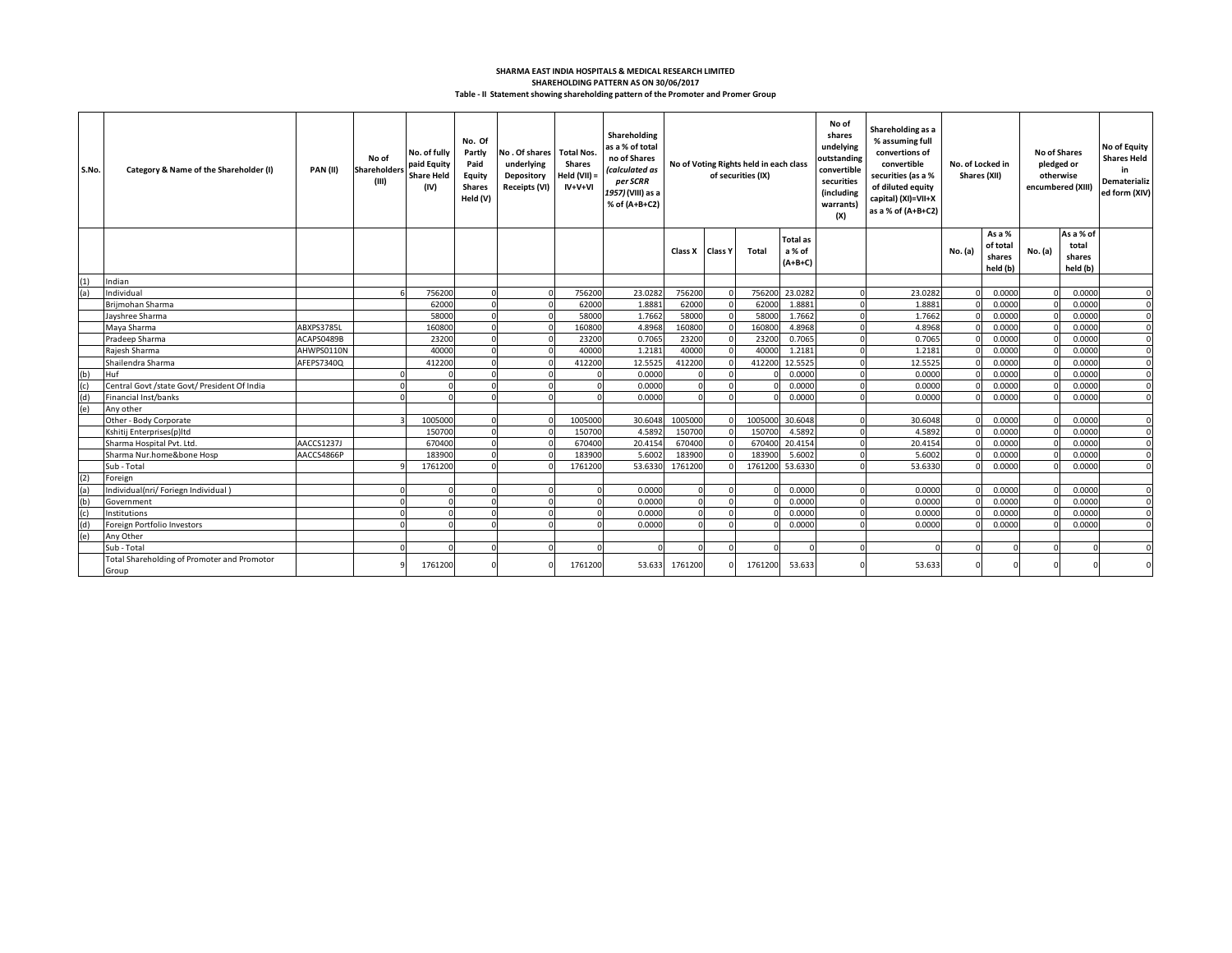## **Table - III Statement showing shareholding pattern of the Public shareholding SHARMA EAST INDIA HOSPITALS & MEDICAL RESEARCH LIMITED SHAREHOLDING PATTERN AS ON 30/06/2017**

| S.No. | Category & Name of the Shareholder (I)                           | <b>PAN (II)</b> | No of<br>Sharehold<br>ers (III) | No. of<br>fully paid<br>Equity<br>Share<br>Held (IV) | No. Of<br>Partly<br>Paid<br>Equity<br><b>Shares</b><br>Held (V) | No.Of<br>shares<br>underlying<br><b>Depository</b><br>Receipts<br>(VI) | <b>Total Nos.</b><br><b>Shares Helc</b><br>$(VII) =$<br>$IV+V+VI$ | Shareholdin<br>g as a % of<br>total no of<br><b>Shares</b><br><i>(calculated</i><br>as per SCRR<br>1957) (VIII)<br>as a % of<br>$(A+B+C2)$ | No of Voting Rights held in each class of<br>securities (IX) |                      |              | No of shares<br>undelying<br>outstanding<br>convertible<br>securities<br>(including<br>warrants) (X) | Shareholding<br>as a %<br>assuming full<br>convertions of<br>convertible<br>No. of Locked in<br>securities (as a<br>Shares (XII)<br>% of diluted<br>equity capital)<br>(XI)=VII+X as a<br>% of (A+B+C2) |                  |             | <b>No of Shares</b><br>pledged or<br>otherwise<br>encumbered (XIII) | No of<br>Equity<br><b>Shares</b><br>Held in<br>Dematerial<br>ized form<br>(XIV) |                    |                |
|-------|------------------------------------------------------------------|-----------------|---------------------------------|------------------------------------------------------|-----------------------------------------------------------------|------------------------------------------------------------------------|-------------------------------------------------------------------|--------------------------------------------------------------------------------------------------------------------------------------------|--------------------------------------------------------------|----------------------|--------------|------------------------------------------------------------------------------------------------------|---------------------------------------------------------------------------------------------------------------------------------------------------------------------------------------------------------|------------------|-------------|---------------------------------------------------------------------|---------------------------------------------------------------------------------|--------------------|----------------|
|       |                                                                  |                 |                                 |                                                      |                                                                 |                                                                        |                                                                   |                                                                                                                                            |                                                              |                      |              | Total as a                                                                                           |                                                                                                                                                                                                         |                  |             | As a % of<br>total                                                  |                                                                                 | As a % of<br>total |                |
|       |                                                                  |                 |                                 |                                                      |                                                                 |                                                                        |                                                                   |                                                                                                                                            | Class X                                                      | Class Y              | <b>Total</b> | % of<br>$(A+B+C)$                                                                                    |                                                                                                                                                                                                         |                  | No. (a)     | shares<br>held (b)                                                  | No. (a)                                                                         | shares<br>held (b) |                |
| (1)   | nstitutions                                                      |                 |                                 |                                                      |                                                                 |                                                                        |                                                                   |                                                                                                                                            |                                                              |                      |              |                                                                                                      |                                                                                                                                                                                                         |                  |             |                                                                     |                                                                                 |                    |                |
| (a)   | <b>Mutual Funds</b>                                              |                 |                                 | $\Omega$                                             | $\Omega$                                                        |                                                                        | $\Omega$                                                          | 0.0000                                                                                                                                     | $\Omega$                                                     | $\Omega$             |              | 0.0000                                                                                               | $\Omega$                                                                                                                                                                                                | 0.0000           |             | 0.0000                                                              |                                                                                 | 0.0000             | $\overline{0}$ |
| (b)   | Venture Capital Funds                                            |                 |                                 |                                                      |                                                                 |                                                                        | $\Omega$                                                          | 0.0000                                                                                                                                     |                                                              | $\Omega$             |              | 0.0000                                                                                               | $\mathbf{0}$                                                                                                                                                                                            | 0.0000           |             | 0.0000                                                              |                                                                                 | 0.0000             | $\mathbf 0$    |
| (c)   | Alternate Investment Funds                                       |                 |                                 |                                                      |                                                                 |                                                                        | $\Omega$                                                          | 0.0000                                                                                                                                     |                                                              |                      |              | 0.0000                                                                                               | $\Omega$                                                                                                                                                                                                | 0.0000           |             | 0.0000                                                              |                                                                                 | 0.0000             | $\Omega$       |
| (d)   | Foreign Venture Capital Investors                                |                 |                                 |                                                      |                                                                 |                                                                        | $\Omega$                                                          | 0.0000                                                                                                                                     | $\Omega$                                                     | $\Omega$             |              | 0.0000                                                                                               | $\Omega$                                                                                                                                                                                                | 0.0000           |             | 0.0000                                                              |                                                                                 | 0.0000             | $\overline{0}$ |
| (e)   | Foreign Portfolio Investros                                      |                 |                                 |                                                      |                                                                 |                                                                        | $\Omega$                                                          | 0.0000                                                                                                                                     |                                                              | $\Omega$             |              | 0.0000                                                                                               | $\Omega$                                                                                                                                                                                                | 0.0000           | $\Omega$    | 0.0000                                                              |                                                                                 | 0.0000             | $\mathbf 0$    |
| (f)   | Financial Inst/banks                                             |                 |                                 |                                                      |                                                                 |                                                                        | $\Omega$                                                          | 0.0000                                                                                                                                     | $\Omega$                                                     | $\mathbf 0$          |              | 0.0000                                                                                               | $\mathbf{0}$                                                                                                                                                                                            | 0.0000           |             | 0.0000                                                              |                                                                                 | 0.0000             | $\mathbf 0$    |
| (g)   | Insurance Companies                                              |                 |                                 | $\Omega$                                             | $\Omega$                                                        | $\Omega$                                                               | $\Omega$                                                          | 0.0000                                                                                                                                     | $\Omega$                                                     | $\Omega$             |              | 0.0000                                                                                               | $\Omega$                                                                                                                                                                                                | 0.0000           | $\Omega$    | 0.0000                                                              |                                                                                 | 0.0000             | $\mathbf 0$    |
| (h)   | Provident Funds/ Pension Fund                                    |                 |                                 |                                                      |                                                                 |                                                                        | $\Omega$                                                          | 0.0000                                                                                                                                     |                                                              |                      |              | 0.0000                                                                                               | $\Omega$                                                                                                                                                                                                | 0.0000           |             | 0.0000                                                              |                                                                                 | 0.0000             | $\mathbf{0}$   |
| (i)   | Any other                                                        |                 |                                 |                                                      |                                                                 |                                                                        |                                                                   |                                                                                                                                            |                                                              |                      |              |                                                                                                      | $\Omega$                                                                                                                                                                                                |                  |             |                                                                     |                                                                                 |                    | $\Omega$       |
|       | Sub-total (B)(1)                                                 |                 |                                 |                                                      |                                                                 |                                                                        |                                                                   | 0.0000<br>0.0000                                                                                                                           |                                                              | $\Omega$<br>$\Omega$ |              | 0.0000<br>0.0000                                                                                     | $\Omega$                                                                                                                                                                                                | 0.0000<br>0.0000 |             | 0.0000<br>0.0000                                                    |                                                                                 | 0.0000<br>0.0000   | $\Omega$       |
| (2)   | Central Govt /state Govt/ President Of India<br>Sub-total (B)(2) |                 |                                 |                                                      |                                                                 |                                                                        | $\Omega$                                                          | 0.0000                                                                                                                                     |                                                              | $\Omega$             |              | 0.0000                                                                                               | $\mathbf{0}$                                                                                                                                                                                            | 0.0000           |             | 0.0000                                                              |                                                                                 | 0.0000             | $\mathbf 0$    |
| (3)   | Non-institutions                                                 |                 |                                 |                                                      |                                                                 |                                                                        |                                                                   |                                                                                                                                            |                                                              |                      |              |                                                                                                      |                                                                                                                                                                                                         |                  |             |                                                                     |                                                                                 |                    |                |
| (a)   | (i) Individual-Holding Nom. Val. upto Rs.2 lakhs                 |                 | 3683                            | 823500                                               | $\Omega$                                                        | $\Omega$                                                               | 823500                                                            | 25.0777                                                                                                                                    | 823500                                                       |                      | 823500       | 25.0777                                                                                              | $\circ$                                                                                                                                                                                                 | 25.0777          | $\Omega$    | 0.0000                                                              | $\Omega$                                                                        | 0.0000             | 31600          |
|       | ii) Individual-Holding Nom. Val. greater then Rs.2 lakhs         |                 |                                 | 276800                                               | $\Omega$                                                        | $\Omega$                                                               | 276800                                                            | 8.4293                                                                                                                                     | 276800                                                       |                      | 27680        | 8.4293                                                                                               | $\mathbf{0}$                                                                                                                                                                                            | 8.4293           | $\Omega$    | 0.0000                                                              |                                                                                 | 0.0000             | $\overline{0}$ |
|       | Ashok Kumar Jain                                                 |                 |                                 | 35500                                                |                                                                 | $\Omega$                                                               | 35500                                                             | 1.081                                                                                                                                      | 35500                                                        | $\Omega$             | 35500        | 1.0811                                                                                               | $\mathbf{0}$                                                                                                                                                                                            | 1.081            | $\mathbf 0$ | 0.0000                                                              | $\Omega$                                                                        | 0.0000             | $\mathbf 0$    |
|       | Lata Sharma                                                      |                 |                                 | 40000                                                | $\Omega$                                                        | $\Omega$                                                               | 40000                                                             | 1.2181                                                                                                                                     | 4000C                                                        | $\Omega$             | 40000        | 1.2181                                                                                               | $\mathbf{0}$                                                                                                                                                                                            | 1.2181           | $\Omega$    | 0.0000                                                              | $\Omega$                                                                        | 0.0000             | $\overline{0}$ |
|       | Madhulika Sharma                                                 |                 |                                 | 83800                                                | $\mathbf{0}$                                                    | $\Omega$                                                               | 83800                                                             | 2.5519                                                                                                                                     | 83800                                                        | $\mathbf{O}$         | 83800        | 2.5519                                                                                               | $\mathbf{0}$                                                                                                                                                                                            | 2.5519           | $\mathbf 0$ | 0.0000                                                              | $\mathbf 0$                                                                     | 0.0000             | $\mathbf 0$    |
|       | Manisha Agarwal                                                  |                 |                                 | 60000                                                | $\Omega$                                                        | $\Omega$                                                               | 60000                                                             | 1.8272                                                                                                                                     | 60000                                                        | $\mathbf{O}$         | 60000        | 1.8272                                                                                               | $\mathbf{0}$                                                                                                                                                                                            | 1.8272           |             | 0.0000                                                              | $\Omega$                                                                        | 0.0000             | $\mathbf 0$    |
|       | Subhash Jain                                                     |                 |                                 | 35500                                                |                                                                 |                                                                        | 35500                                                             | 1.0811                                                                                                                                     | 35500                                                        |                      | 35500        | 1.0811                                                                                               | $\Omega$                                                                                                                                                                                                | 1.0811           |             | 0.0000                                                              |                                                                                 | 0.0000             | $\mathbf{0}$   |
| (b)   | Nbfc Registered With Rbi                                         |                 |                                 |                                                      |                                                                 |                                                                        |                                                                   | 0.0000                                                                                                                                     |                                                              | $\Omega$             |              | 0.0000                                                                                               |                                                                                                                                                                                                         | 0.0000           |             | 0.0000                                                              |                                                                                 | 0.0000             | $\Omega$       |
| (c)   | <b>Employees Trust</b>                                           |                 |                                 |                                                      |                                                                 |                                                                        | $\Omega$                                                          | 0.0000                                                                                                                                     |                                                              |                      |              | 0.0000                                                                                               | $\Omega$                                                                                                                                                                                                | 0.0000           |             | 0.0000                                                              |                                                                                 | 0.0000             | $\Omega$       |
| (d)   | Overseas Depository Holding DRs                                  |                 |                                 |                                                      |                                                                 |                                                                        | $\Omega$                                                          | 0.0000                                                                                                                                     |                                                              |                      |              | 0.0000                                                                                               | $\Omega$                                                                                                                                                                                                | 0.0000           |             | 0.0000                                                              |                                                                                 | 0.0000             | $\Omega$       |
| (e)   | Any Other                                                        |                 |                                 |                                                      |                                                                 |                                                                        |                                                                   |                                                                                                                                            |                                                              |                      |              |                                                                                                      |                                                                                                                                                                                                         |                  |             |                                                                     |                                                                                 |                    |                |
|       | Other - Body Corp                                                |                 |                                 | 422300                                               | $\Omega$                                                        | $\Omega$                                                               | 422300                                                            | 12.8601                                                                                                                                    | 422300                                                       |                      | 42230        | 12.8601                                                                                              | $\Omega$                                                                                                                                                                                                | 12.8601          | $\Omega$    | 0.0000                                                              |                                                                                 | 0.0000             | 400            |
|       | Ganpati Plast Fab Ltd.                                           |                 |                                 | 290900                                               | $\Omega$                                                        | $\Omega$                                                               | 290900                                                            | 8.8586                                                                                                                                     | 290900                                                       |                      | 29090        | 8.8586                                                                                               | $\Omega$                                                                                                                                                                                                | 8.8586           |             | 0.0000                                                              |                                                                                 | 0.0000             | $\mathbf 0$    |
|       | T.c.i.bhoruka Project Ltd                                        |                 |                                 | 10000                                                | $\Omega$                                                        | $\Omega$                                                               | 100000                                                            | 3.0453                                                                                                                                     | 100000                                                       |                      | 10000        | 3.0453                                                                                               | $\Omega$                                                                                                                                                                                                | 3.0453           | $\Omega$    | 0.0000                                                              | $\Omega$                                                                        | 0.0000             | $\Omega$       |
|       | Sub-total (B)(3)                                                 |                 | 369                             | 1522600                                              | $\Omega$                                                        |                                                                        | 1522600                                                           | 46.3670                                                                                                                                    | 1522600                                                      |                      | 1522600      | 46.3670                                                                                              | $\Omega$                                                                                                                                                                                                | 46.3670          |             | 0.0000                                                              |                                                                                 | 0.0000             | 32000          |
|       | <b>Total Public Shareholding</b>                                 |                 | 3696                            | 1522600                                              |                                                                 |                                                                        | 1522600                                                           | 46.3670                                                                                                                                    | 1522600                                                      |                      | 1522600      | 46.3670                                                                                              | $\Omega$                                                                                                                                                                                                | 46.3670          | $\Omega$    | 0.0000                                                              | $\Omega$                                                                        | 0.0000             | 32000          |
|       |                                                                  |                 |                                 |                                                      |                                                                 |                                                                        |                                                                   |                                                                                                                                            |                                                              |                      |              |                                                                                                      |                                                                                                                                                                                                         |                  |             |                                                                     |                                                                                 |                    |                |
|       |                                                                  |                 |                                 |                                                      |                                                                 |                                                                        |                                                                   |                                                                                                                                            |                                                              |                      |              |                                                                                                      |                                                                                                                                                                                                         |                  |             |                                                                     |                                                                                 |                    |                |
|       |                                                                  |                 |                                 |                                                      |                                                                 |                                                                        |                                                                   |                                                                                                                                            |                                                              |                      |              |                                                                                                      |                                                                                                                                                                                                         |                  |             |                                                                     |                                                                                 |                    |                |
|       |                                                                  |                 |                                 |                                                      |                                                                 |                                                                        |                                                                   |                                                                                                                                            |                                                              |                      |              |                                                                                                      |                                                                                                                                                                                                         |                  |             |                                                                     |                                                                                 |                    |                |
|       |                                                                  |                 |                                 |                                                      |                                                                 |                                                                        |                                                                   |                                                                                                                                            |                                                              |                      |              |                                                                                                      |                                                                                                                                                                                                         |                  |             |                                                                     |                                                                                 |                    |                |
|       |                                                                  |                 |                                 |                                                      |                                                                 |                                                                        |                                                                   |                                                                                                                                            |                                                              |                      |              |                                                                                                      |                                                                                                                                                                                                         |                  |             |                                                                     |                                                                                 |                    |                |
|       |                                                                  |                 |                                 |                                                      |                                                                 |                                                                        |                                                                   |                                                                                                                                            |                                                              |                      |              |                                                                                                      |                                                                                                                                                                                                         |                  |             |                                                                     |                                                                                 |                    |                |